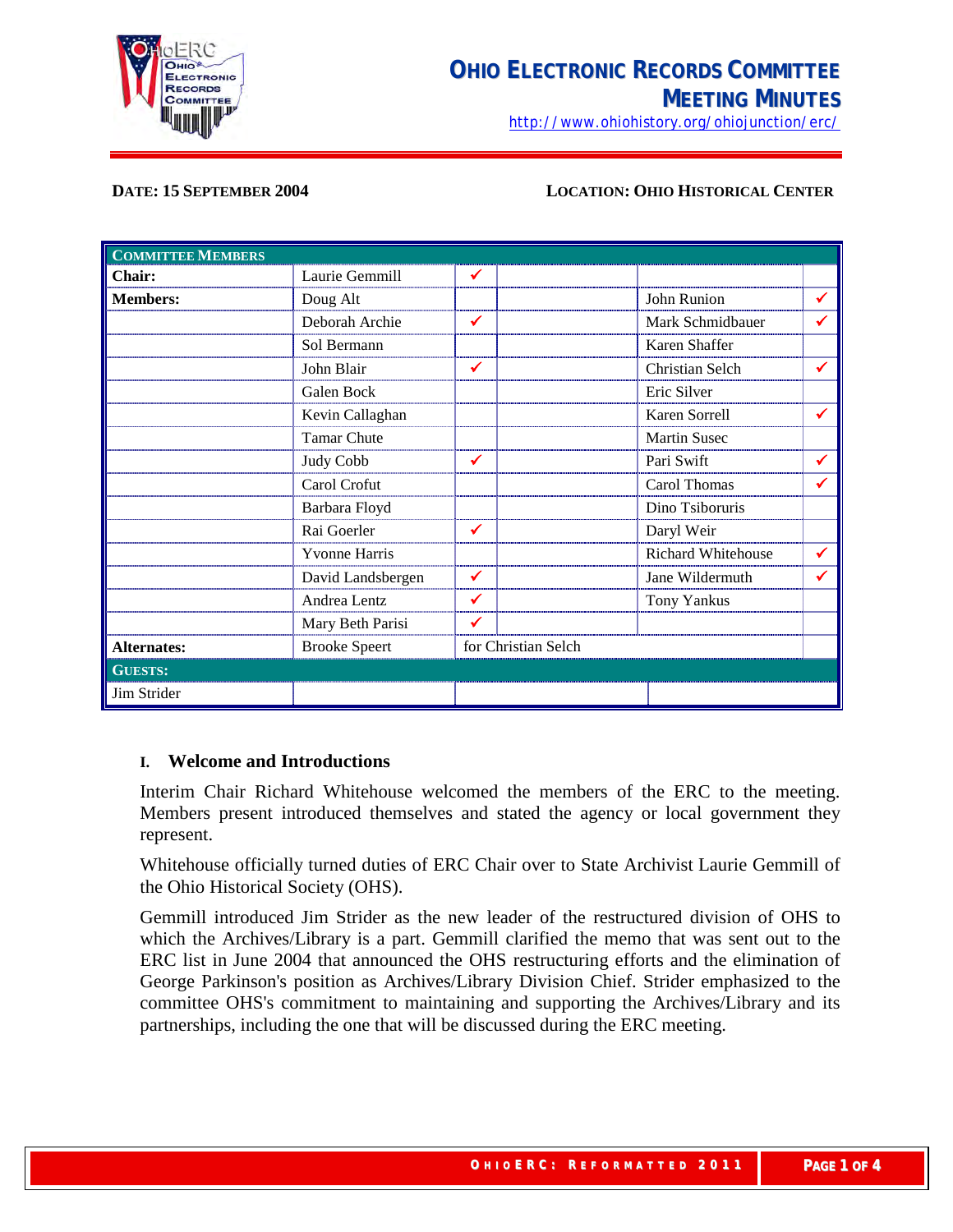

## **II. Proposed Partnership between the Ohio State University and the ERC**

Gemmill introduced David Landsbergen of the Ohio State University's John Glenn School of Public Affairs. Landsbergen, in conjunction with Raimund Goerler, University Archivist, and Robert Kalal, Director of Information Technology Policy and Services, created a proposal for a partnership. The partnership would provide a part-time student for administrative support and would provide resources for comprehensive surveys on how the ERC's products are or are not being used in state and local government agencies.

[Proposal](http://ohsweb.ohiohistory.org/ohioerc/images/8/89/OSU-ERC-partnership-proposal.pdf) [PowerPoint Presentation](http://ohsweb.ohiohistory.org/ohioerc/images/f/f3/091504present.pdf) *[converted to PDF 3/10/2011]*

## **III. Discussion on Proposal**

One topic of discussion was how and when to identify the ERC's stakeholders. Should the ERC seek out members or should the committee wait for interested persons to find it? Should desired membership be identified before the survey subcommittee begins its work or should this be part of the survey subcommittee's research? Some argued that surveys to professional organizations at the county and municipal levels would help to identify potential stakeholders, whether they be members of the ERC or consumers of the ERC products. Other members argued that it is easier to approach these groups if the ERC already has a sense of its target membership.

The proposal seeks to bring in more representation from local governments. A member mentioned that at the creation of the ERC, local governments were intentionally left out because the Department of Administrative Services (DAS) could not enforce policies on local governments. Public universities would also resist efforts to force them to follow any particular policy. To add more local governments to the mix would reduce the possibility of ERC products one day being adopted as official state policies. Another member noted that even if DAS made issued a policy at the state level based on ERC recommendations, local governments could still use the product as a best practice.

It is generally agreed that the ERC should remain a best practice resource for the time being. This would allow the ERC time to regain momentum and begin working on producing guidelines and best practices again. The ERC currently does not have the resources to pursue policy-making authority. Eventually the legislature might look to the ERC as a resource. When they do, the surveys will provide evidence of why the work of the ERC is needed. The initial purpose of the ERC was to find the best way to approach electronic records issues, not to mandate procedures for addressing them. Even with a perfect document, some state agencies and local governments simply could not afford to implement the guidelines.

The definition of "best practice" versus "model policy" was discussed. There was some disagreement as to the definition of "best practice." One thing that was agreed upon is that economic and political considerations need to be taken into account as the ERC designs its products. Adding more local government representation to the ERC would provide additional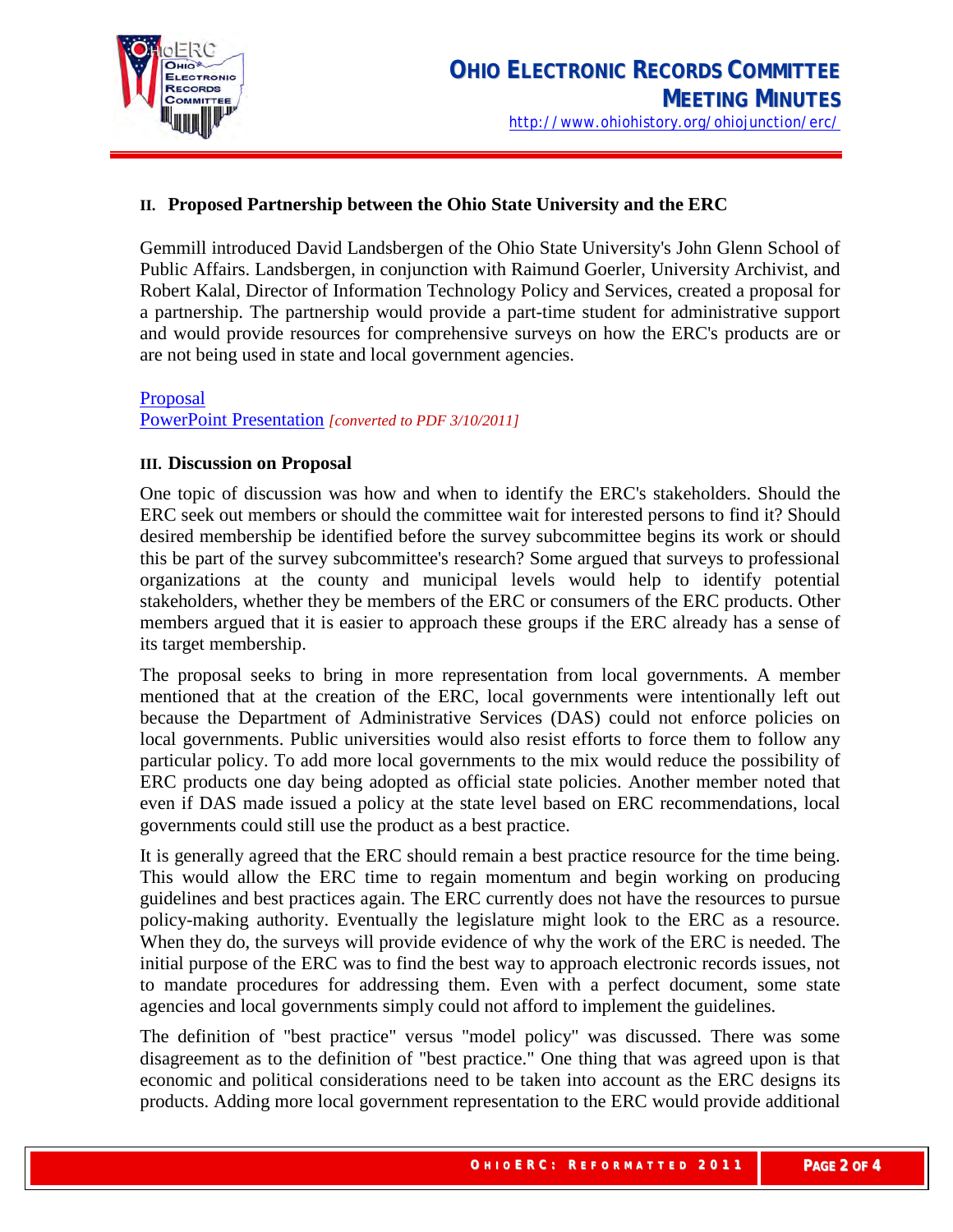

insight into the economic and political feasibilities of relating to implementing the guidelines.

A member asked if the surveys would cover only digital environments or whether paper records would be included since the line between records management in paper and electronic formats is getting blurry. Landsbergen replied that the surveys would take general records management into account. It was suggested that a subcommittee be formed to look at records retention issues. The ERC should also examine how much content and context must be preserved to continue to have viable records.

Mark Schmidbauer made a motion to form the partnership between the ERC and the Ohio State University's John Glenn School of Public Affairs. Mary Beth Parisi seconded the motion. Gemmill called for a vote. The motion for the partnership passed unanimously.

## **IV. New Subcommittees**

Gemmill called for subcommittee suggestions and received the following suggestions:

- Survey Advisory Subcommittee
- Bylaws Subcommittee
- Disaster Recovery
- Public Records/Records Retention

Gemmill suggested that only two subcommittees be active at this time. She suggested that the Survey Advisory Subcommittee was necessary and the Bylaws Subcommittee could move quickly to accomplish its mission. Then we can move on to a subcommittee that creates a work-product. Members of the two subcommittees are as follows:

Survey Advisory Subcommittee

- Laurie Gemmill
- David Landsbergen (Chair)
- John Runion
- Mark Schmidbauer
- Karen Sorrel
- Pari Swift

Bylaws Subcommittee

- Laurie Gemmill
- Raimund Goerler
- Andy Lentz
- Mary Beth Parisi (Chair)
- Karen Sorrel
- Pari Swift
- Carol Thomas